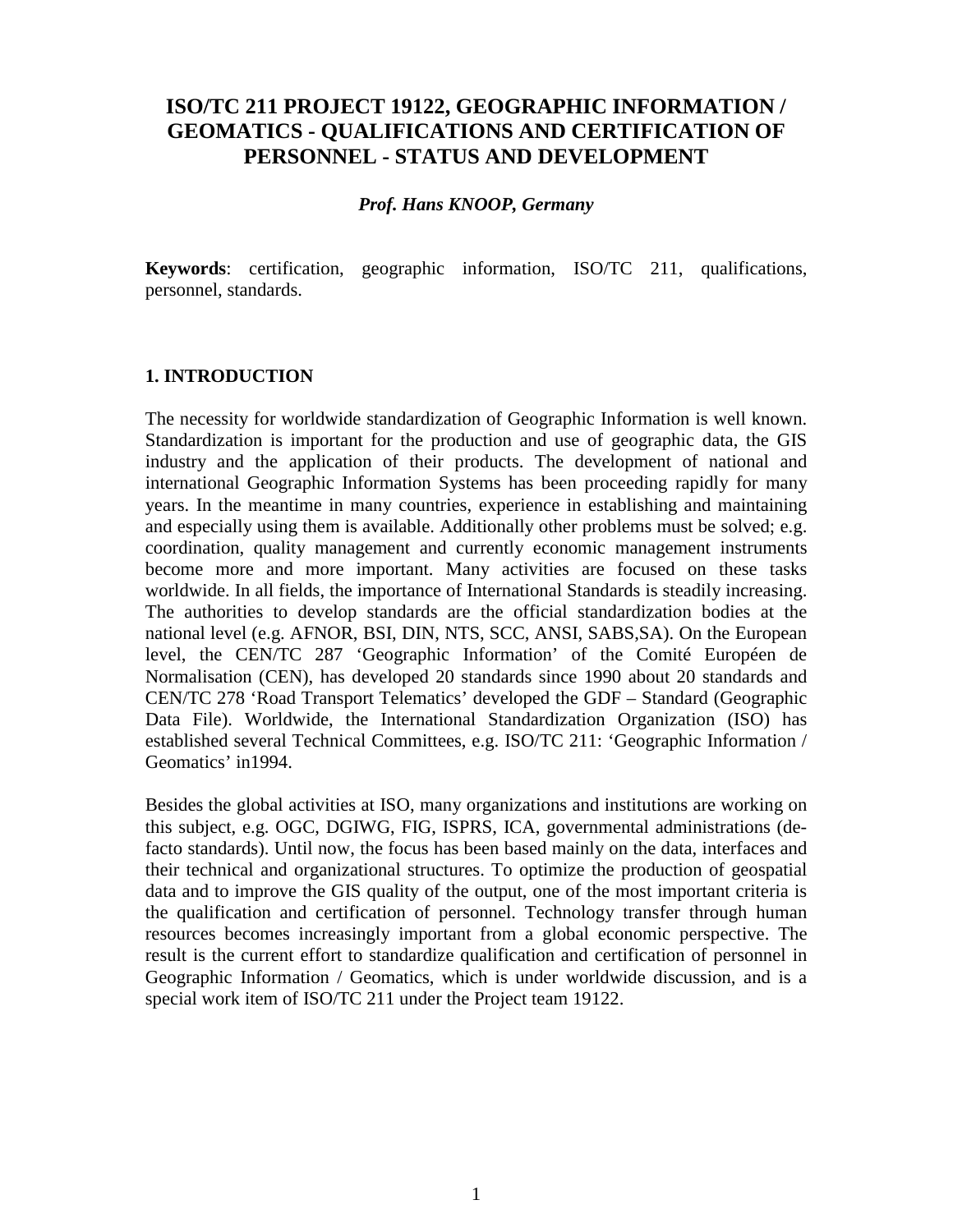# **2. STANDARDIZATION OF GEOGRAPHIC INFORMATION**

#### **2.1 Worldwide Standardization**

The International Standards Organization (ISO), the Technical Electrotechnical Commission (IEC), and the Telephone Consultative Committee (CCITT), all located in Geneva, are responsible for the standardization at the international level.

In ISO, the national standards bodies of some 120 countries cooperate in activities that aim to facilitate the international exchange of goods and services by creating uniform standards with global validity, and to stimulate cooperation in the scientific, technical and economic fields across national frontiers.

Since 1994, DGIWG and IHO have played a special role in the development of geospatial standards. More recently the OGC, which has now entered into a cooperative agreement with ISO/TC211, has a significant impact on the standards formulating process. The results of this effective cooperation are ISO Standards.

FIG takes special note of the ISO activities in order to transfer knowledge about ISO/TC211 standards to its members for practical use. A survey conducted by FIG shows that there is a general lack of knowledge and practice of the official standardization. Many other useful links to ISO have been started by a special task force on standards, established at the FIG congress in 1998 in Brighton.

Since ISO/TC211 was established, in 1994 (Secretariat NTS, Norway) this committee has been steadily increasing. There are now 33 P-(participating) members and 19 O- (observer) members.

A close co-operation has been set up between ISO/TC 211 and CEN/TC 287. All CEN/TC 287 documents are now published as pre-standards. Most of the pre-standards have been sent out for review in 2001.

11 'Internal' liaisons to other ISO-committees and 17 'External' (A-) Liaisons exist.

#### *Internal Liaisons*

- ISO/IEC JTC 1/SC 2 Coded character sets
- ISO/IEC JTC 1/SC 24 Computer graphics and image processing
- ISO/IEC JTC 1/SC 32 Data Management and Interchange
- ISO/IEC JTC 1/SC 35 User Interface
- ISO/TC 204 Transport Information and Control Systems
- ISO/TC 20/SC 13 Space data and information transfer systems
- ISO/TC 23/SC 19 Agricultural electronics
- ISO/TC 184/SC 4 Industrial Data
- ISO/TC 82 Mining
- ISO/TC 46/WG 2 Coding of country names and related entities
- ISO/TC 130 Graphic Technology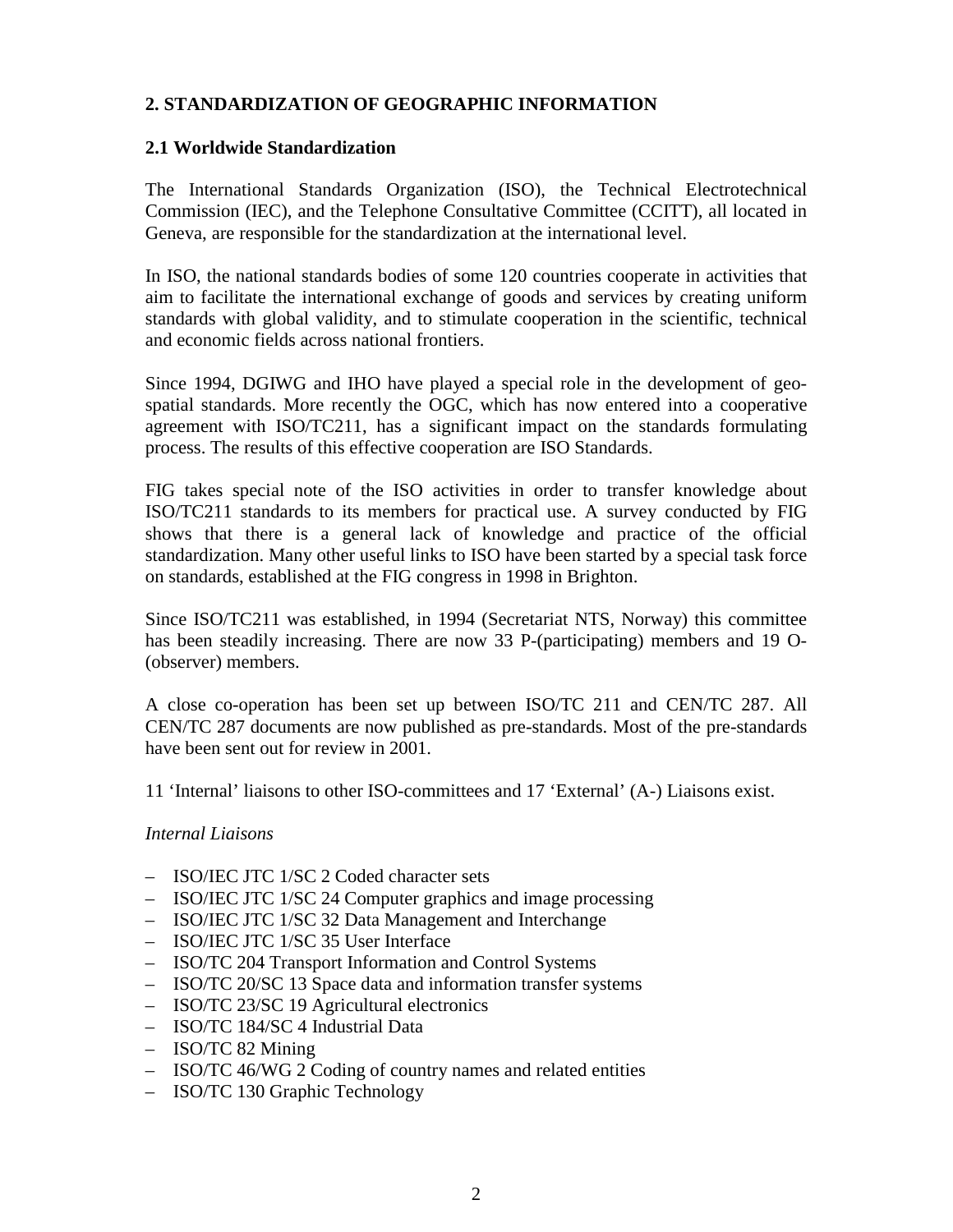#### *External Liaisons*

- Digital Geographic Information Working Group, DGIWG
- European Petroleum Survey Group, EPSG
- IEEE Geoscience and Remote Sensing Society
- International Association of Geodesy, IAG
- International Cartographic Association, ICA
- International Federation of Surveyors, FIG
- International Hydrographic Bureau, IHB (IHO -International Hydrographic Organization)
- International Society for Photogrammetry and Remote Sensing, ISPRS
- International Steering Committee for Global Mapping, ISCGM
- Joint Research Center of the European Union, JRC
- Open GIS Consortium, Incorporated, OGC
- The Committee on Earth Observation Satellites/Working group on Information Systems and Services, CEOS/WGISS
- The Permanent Committee on GIS Infrastructure for Asia and the Pacific, PCGIAP
- UN ECE Statistical Division
- World Meteorological Organization
- Global Spatial Data Infrastructure, GSDI
- International Civil Aviation, ICAO

#### **2.2 ISO/TC211 Working Groups and Projects**

There are 31 projects handled by 5 working groups and 2 project teams work directly under ISO/TC211 (ISO/TC211-N1042, 2001).

#### *Working group 1 – Framework and reference model Convenor:* USA

| Project        | Title                                                              | Stage      |
|----------------|--------------------------------------------------------------------|------------|
| N <sub>O</sub> |                                                                    |            |
|                | 19101 Geographic information – Reference model                     | <b>DIS</b> |
|                | 19102 Geographic information – Overview Final                      | $2$ .CD    |
|                | 19103 Geographic information - Conceptual schema language          | CD         |
|                | 19104 Geographic information – Terminology                         | $2$ .CD    |
|                | 19105 Geographic information – Conformance and testing             | <b>IS</b>  |
|                | 19121 Geographic information – Imagery and gridded data            | <b>TR</b>  |
|                | 19124 Geographic information – Imagery and gridded data components | Stage 0    |
|                | Working group $2 - Geospatial$ data models and operators           |            |
|                | Convenor: South Africa                                             |            |
|                | 10107 Coographic information Spotial schome                        | 2 CD       |

| 19107 Geographic information – Spatial schema               | 3CD        |
|-------------------------------------------------------------|------------|
| 19108 Geographic information – Temporal schema              | <b>DIS</b> |
| 19109 Geographic information – Rules for application schema | 3.CD       |
| 19123 Geographic information – Schema for coverage geometry |            |
| and functions                                               | (1)        |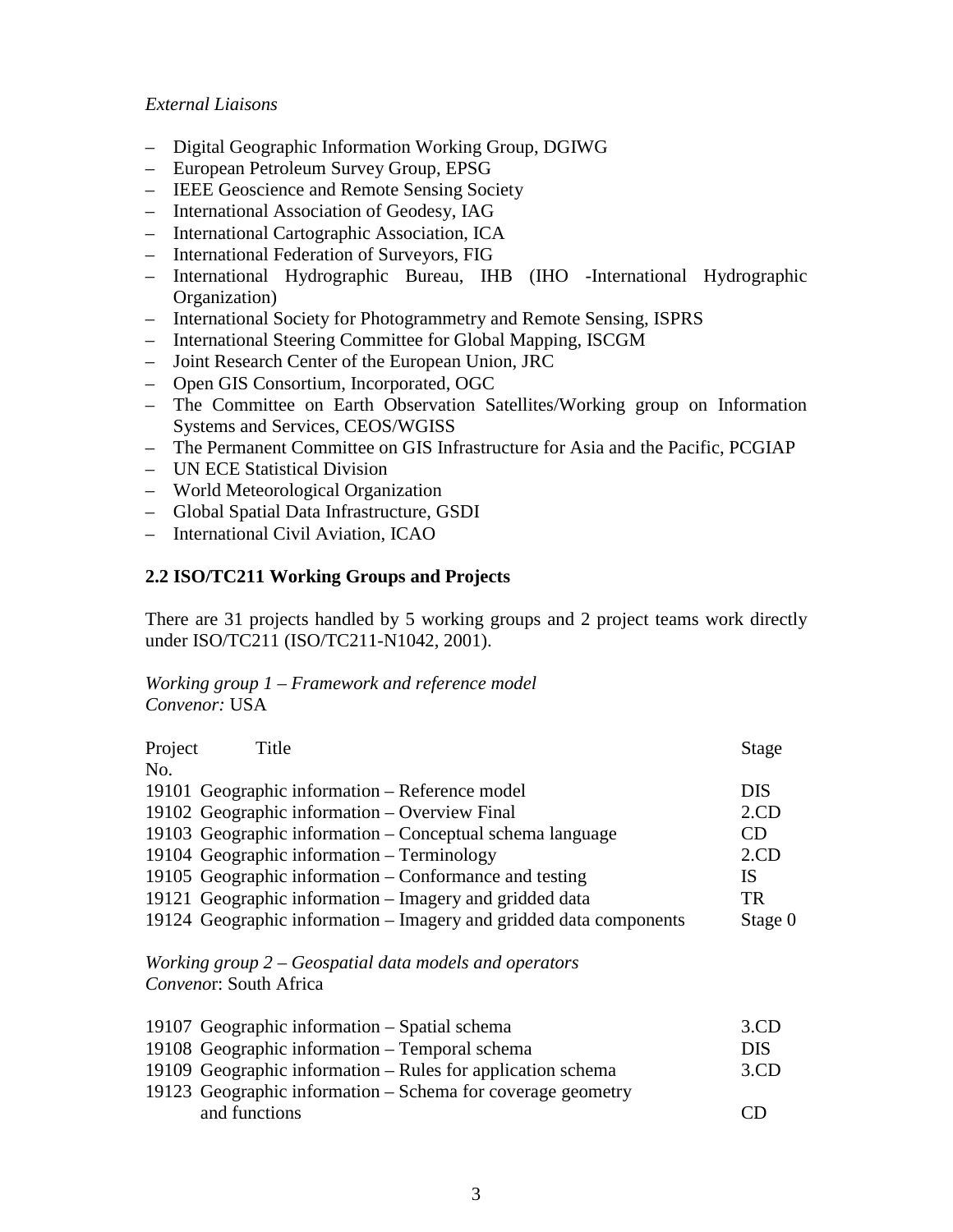# *Working group 3 – Geospatial data administration Convenor: United Kingdom*

| 19110 Geographic information – Feature cataloguing methodology                                                                                        | <b>DIS</b>               |
|-------------------------------------------------------------------------------------------------------------------------------------------------------|--------------------------|
| 19111 Geographic information - Spatial referencing by coordinates<br>19112 Geographic information – Spatial referencing by geographic identifiers DIS | <b>DIS</b>               |
| 19113 Geographic information – Quality principles<br>19114 Geographic information – Quality evaluation procedures                                     | <b>DIS</b><br><b>DIS</b> |
| 19115 Geographic information – Metadata $\tilde{ }$                                                                                                   | <b>DIS</b>               |
| 19126 Geographic information - Profile - FACC Data Dictionary<br>19127 Geographic information – Geodetic codes and parameters                         | <b>NP</b><br><b>NP</b>   |
|                                                                                                                                                       |                          |

# *Working group 4 – Geospatial services Convenor: Norway*

| 19116 Geographic information – Positioning services                       | $2$ .CD    |
|---------------------------------------------------------------------------|------------|
| 19117 Geographic information – Portrayal ~                                | $3$ .CD    |
| 19118 Geographic information – Encoding $\tilde{ }$                       | 2.CD       |
| 19119 Geographic information - Services                                   | $2$ .CD    |
| 19125 Geographic information – Simple feature access – Part 1:            |            |
| Common architecture                                                       | <b>DIS</b> |
| 19125-2 Geographic information – Simple feature access – Part 2:          |            |
| SQL options                                                               | <b>DIS</b> |
| 19125-3 Geographic information – Simple feature access – Part 3:          |            |
| COM/OLE options                                                           | $2$ .CD    |
| Working group $5$ – Profiles and functional standards<br>Convenor: Canada |            |
| 19106 Geographic information – Profiles Final                             | $2$ .CD    |
| 19120 Geographic information - Functional standards                       | $2$ .CD    |
| 19120 Amd. 1Geographic information – Functional standards                 |            |
| - Technical amendment                                                     | NP         |
| Project directly under the ISO/TC211                                      |            |
| 19122 Geographic information/Geomatics -Qualification                     |            |
| and Certification of personnel                                            | NP         |
| 19128 Geographic information - Web Map server interface                   | CD         |

# **3. PROJECT 19122**

Project 19122 was proposed as a new work item in 1998 (ISO/TC 211 - N573, 1998) and accepted by vote in 1999 (ISO/TC 211 – N639, 1999) and it is scheduled to be delivered a Technical Report, Type 3 in due time.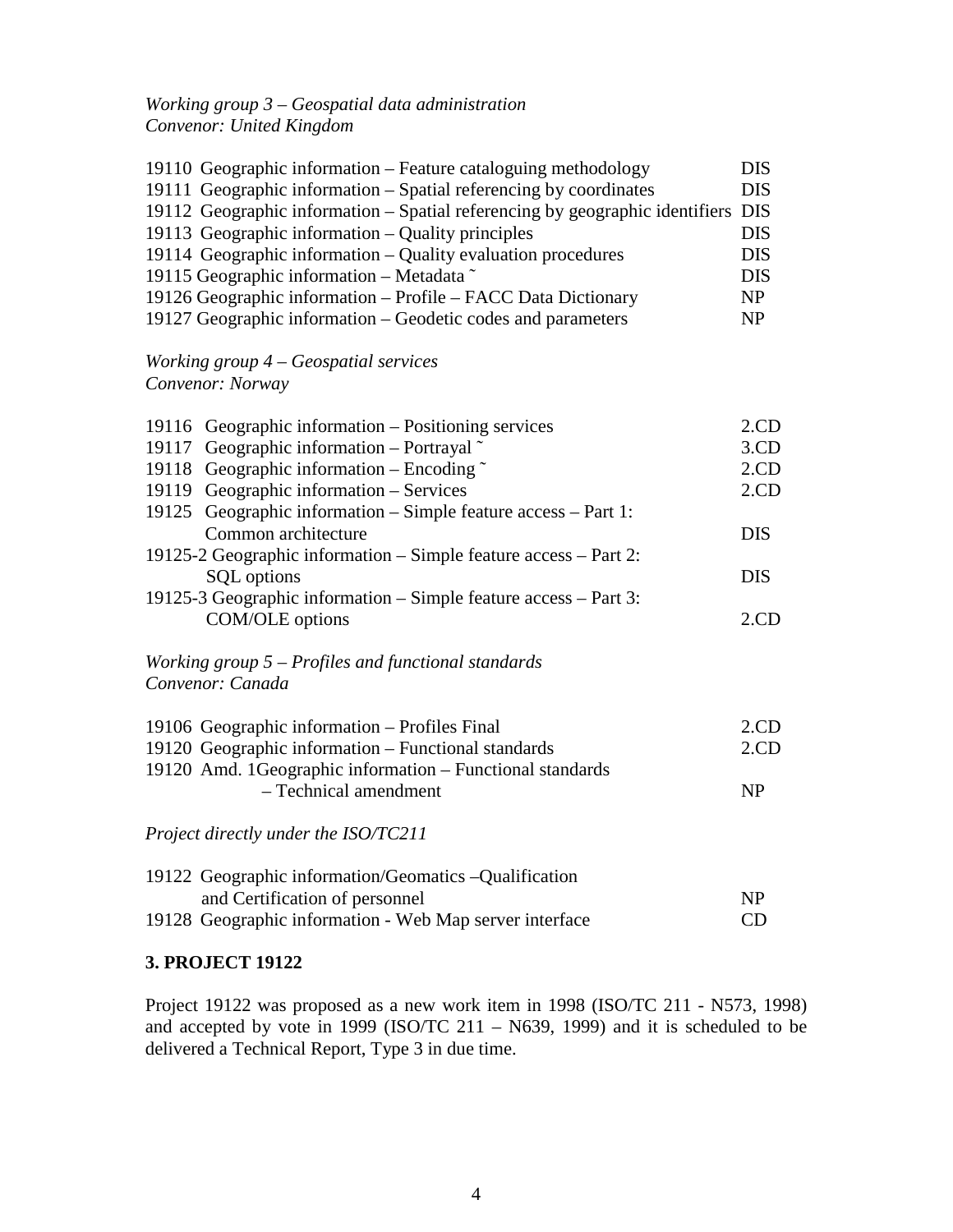# **3.1 Scope**

Every new work item is formally defined by the scope and purpose of the work. They are subject to modification, according to the rate of change in the technology and the increased depth of understanding as the work progresses. The formal scope of the project is given below:

- *To develop a Type 3 report, which describes a system for the qualifications and certification, of personnel in the field of Geographic Information Science / Geomatics, by a central independent body.*
- *To define the boundaries between Geographic Information Science/ Geomatics and other related disciplines and professions.*
- *To specify the technologies and tasks pertaining to Geographic Information Science / Geomatics.*
- *To establish skill sets and competency levels for technologists, professional staff and management in the field.*
- *To research the relationship between this initiative and other similar certification processes performed by existing professional associations.*
- *To develop a plan for the accreditation of candidate institutions and programs, for the certification of individuals in the workforce, and for collaboration with other professional bodies. (ISO/TC 211-N573 1998)*

Likewise the preliminary purpose and justification is open to revision. The initial description has a strong North American bias. This will be addressed before the technical report stage.

# **3.2 Purpose and Justification**

*Geomatics has evolved from the Surveying and Mapping profession in Canada (e.g. Canadian Institute for Surveying and Mapping (CISM) = Canadian Institute for Geomatics (CIG)). In the United States, Geographic Information Science stems from the technology, Geographic Information Systems (GIS) (e.g. University Consortium for Geographic Information Science UCGIS). Given the changing technology, changing problem definition (science), government and industry requires a set of standards for the certification of personnel. This task concerns ISO/TC211 Geographic Information. The skills of technologists, professionals and managers have to be specified to meet the tasks within the new conceptual and technology context.*

*The purpose of the new work item is to reach agreement on the bounds of Geographic Information / Geomatics through collaboration with other professional associations and appropriate accredited standardization bodies. For each broad work task, the background education and work experience will be identified for the individual to receive certification. This effort will be complemented by a survey of staff in existing government agencies and private industries holding a position defined in terms of Geographic Information Science (GIS) / Geomatics. Part of the first phase will be a listing of all educational institutions which offer* GIS/*Geomatics education and training.*

*A second phase, if accepted, would be an accreditation process for those institutions who require their graduates to be eligible for certification.*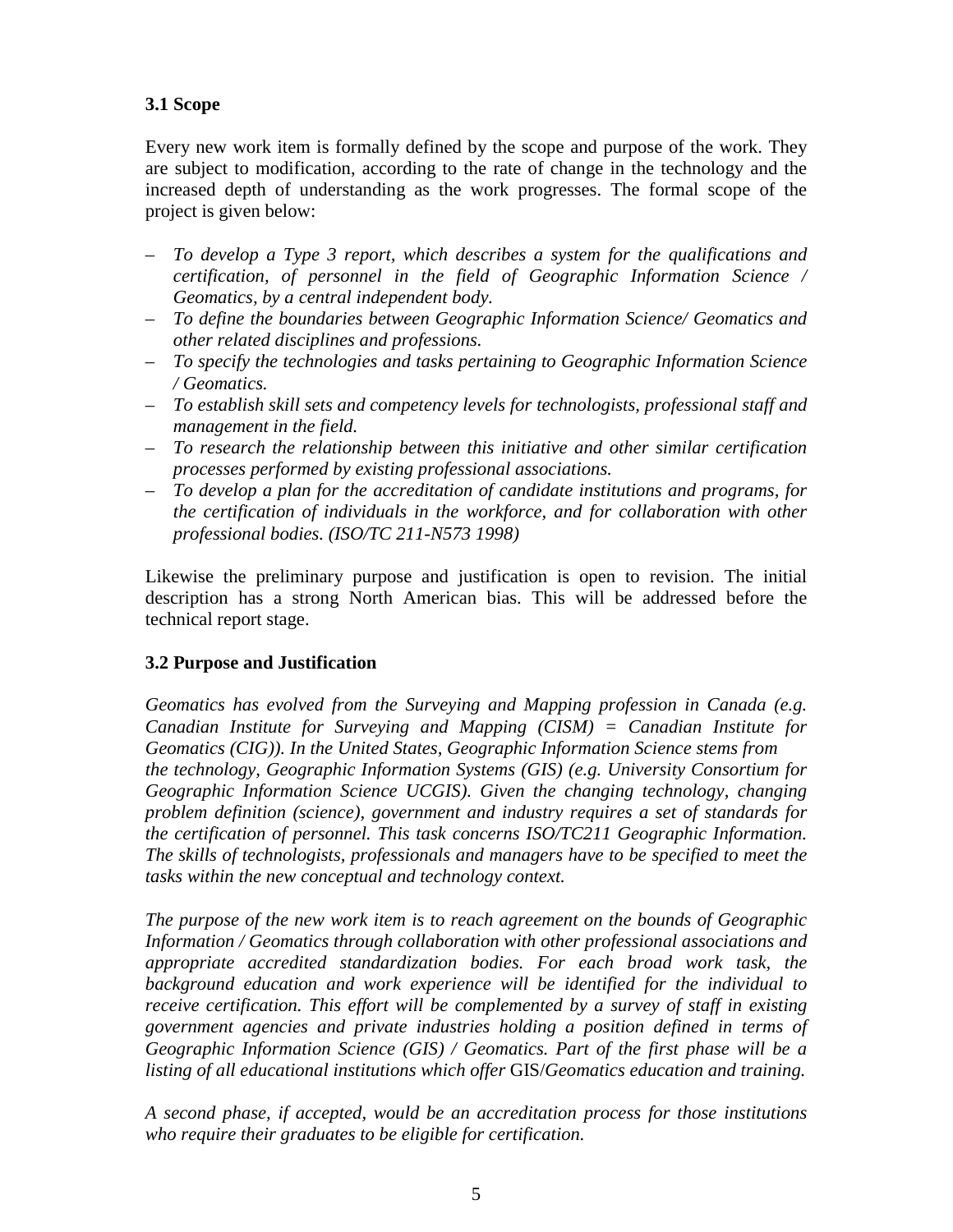*A number of national (international) organizations are independently working towards certification e.g. URISA, AGI, ACSM, ASPRS, UCGIS. ISO/TC 211 can provide a coordination function.(ISO/TC 211-N573, 1998)*

# **3.3 Definition of Technical Report, Type 3**

Besides the development of ISO-Standards, it is also possible to produce 3 types of Technical Reports, Type 3 as products of ISO/TC 211. The definition of a type 3 report is given below.

When a technical committee or subcommittee has collected data of a different kind from that which is normally published as an International Standard (this may include, for example, data obtained from a survey carried out by the national bodies, data on work in other international organizations or data on the "state of the art" in relation to standards of national bodies on a particular subject), the technical committee or subcommittee may decide, by a simple majority vote of its P-members, to request the Chief Executive Officer to publish such data as a Technical Report. The document shall be entirely informative in nature and shall not contain matter implying that it is normative. It shall clearly explain its relationship to normative aspects of the subject which are, or will be dealt with in International Standards related to the subject. The Chief Executive Officer, if necessary in consultation with the Technical Management Board, shall decide whether to publish the document as a Technical Report.

*When the majority of P-members of a technical committee or subcommittee have agreed upon the publication of a technical report, the draft report shall be submitted in machine-readable form by the secretariat of the technical committee or subcommittee to the Chief Executive Officer within four months for publication.*

ISO/TC 211 can establish Working Groups which are formed to undertake the work needed to develop an International Standard. The organization, also, has Project Teams which can be formed to do the background research leading to the production of a technical report. This may be an intermediate step towards an International Standard. There are three types of technical report; in the case of Geographic Information / Geomatics: qualification and certification of personnel, the objective is a Type 3 report.

# **4. DELIVERABLES**

The first formal meeting of the project team at the ISO/TC 211-Meeting in Cape Town, March 2000. At that time, it was clear that there was a need to obtain a broad overview of the status of certification across the P-member countries. The project team developed a questionnaire to obtain a snapshot of the national variation on this topic. The results from the questionnaire formed the basis of the first deliverable. At the second meeting of the project team in Reston, September 2000, as the result of the preliminary analysis of the questionnaire, the project team developed the template for its Technical Report, Type 3 and made the decision to adopt a case study approach. A case study approach allows for more detailed national descriptions, which may prove useful to other Pmember countries. This approach permits cross-comparison of the different instruments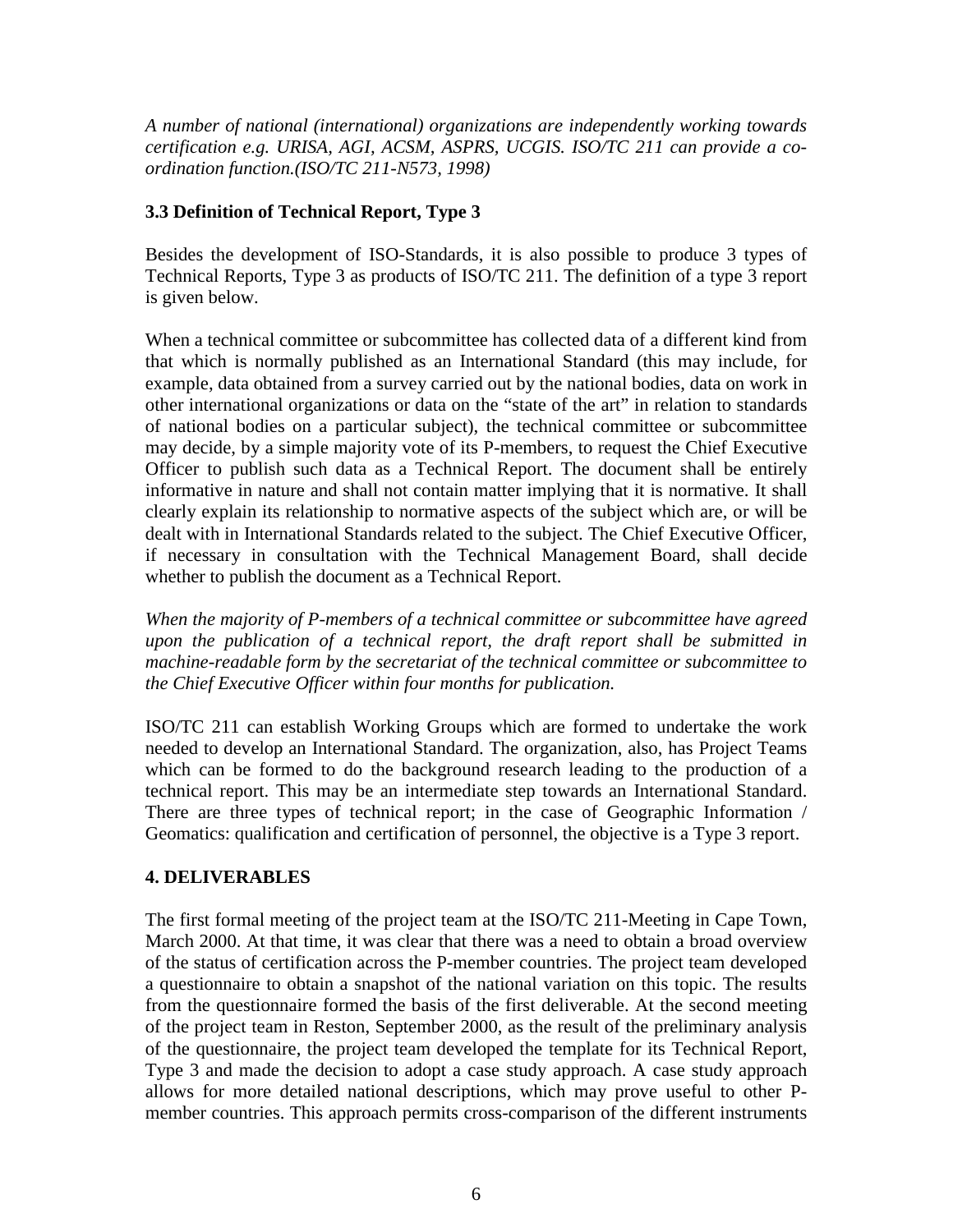for classifying personnel which are available within the international community. This set of case studies will represent the second deliverable.

These case studies, their analysis and subsequent recommendations, together, will form the context of the third deliverable, namely, the Technical Report, Type 3.

### **4.1 Questionnaire**

The project team recognized that it would not be possible to get a global view of national qualification and certification activities from the existing members. Instead, it was decided that a questionnaire should be developed and sent out to all ISO/TC 211 Pmembers and class A-liaison members (ISO/TC 211-N 902, 2000) in April 2000. This questionnaire contained nine questions. Together, these questions addressed issues of guidelines for qualification and certification, legislated certification, accreditation and model curriculum.

Question 1 Does your country have a set of guidelines for the certification and qualification of personnel in the field of geographic information/geomatics ?  $Yes - 10$  No - 8 Question 2 If no to question 1, are you planning to initiate this activity in the near future?  $Yes - 11$   $No - 8$ Question 3 Do you have national legislation for certification of personnel ?  $Yes - 11$   $No - 8$ Question 4 Do you have legislation for certification at regional level ? (e.g. Province, state, municipal)  $Yes - 3$   $No - 13$ Question 5 Do you have any industrial standards (i.e. not by legislation) for the qualification of personnel ?  $Yes - 4$   $No - 12$ Question 6 Is there a national/ international group which has defined a model curriculum ?  $Yes - 3$   $No - 10$ Question 7 Do you have a mechanism for program accreditation in the field of geographic information/geomatics ?  $Yes - 7$   $No - 8$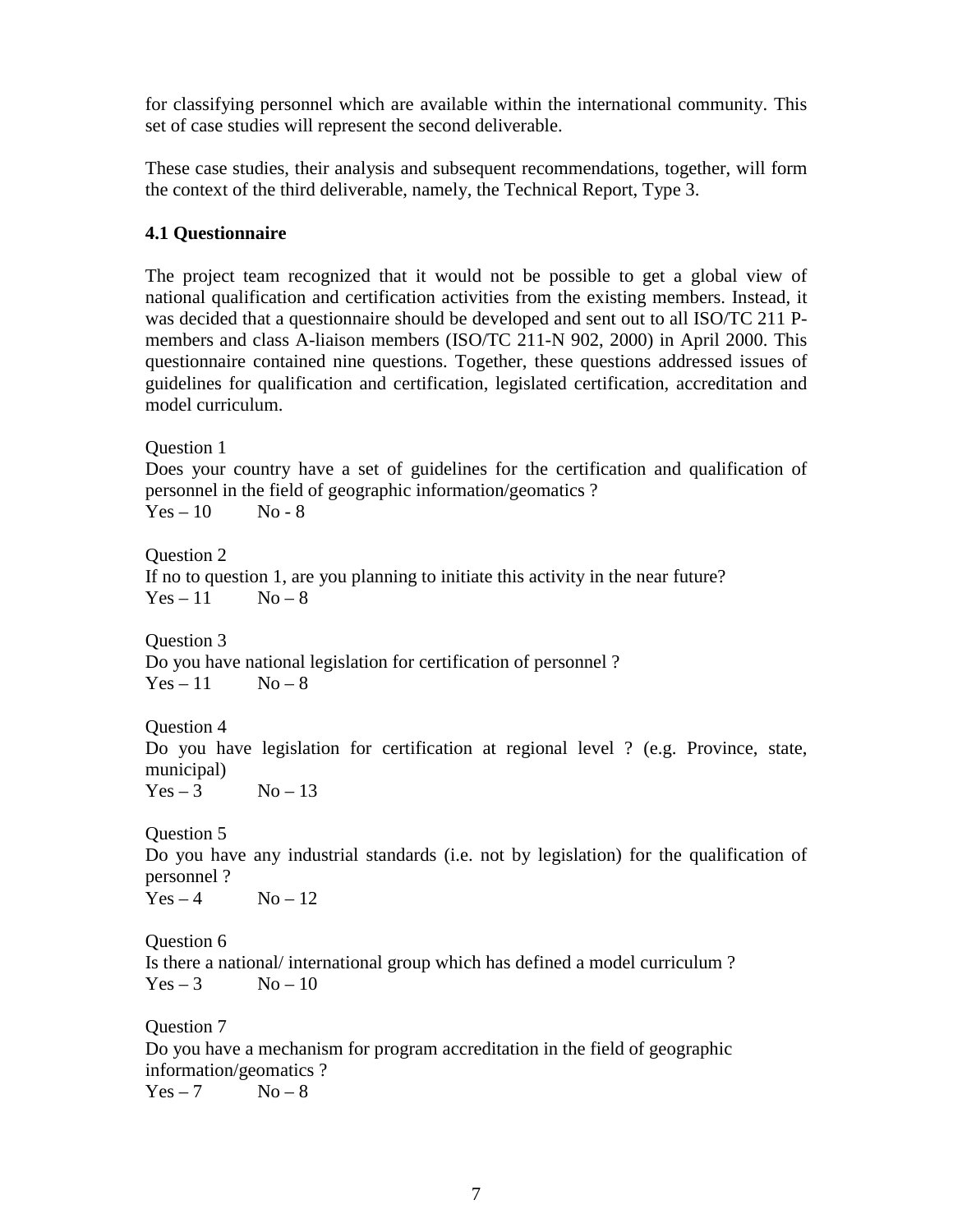Questions 8 and 9 were open ended and concerned the status of Geographic Information and Geomatics in the educational system.

The response to the survey shows significant variability in the interpretation of qualification and certification terminology, considerable variation in the involvement of different stakeholders, and wide differences in the definition of the subject domain. In some cases, there was a narrow definition of Geomatics; in other cases, there was a broad definition of Geographic Information. The lack of consistency, in the definition of the subject domain and also in the application of instruments for qualifications and certification of personnel, resulted in the adoption of a case study approach. This approach allows individual countries to provide a more elaborate context. Without this contextual elaboration, it can be impossible to make meaningful comparisons.

#### **4.2 Case Studies**

At the ISO/TC 211 meeting in Reston, Virginia, the project team defined the template for a preliminary draft Type 3 technical report (PDTR). From the analysis of the questionnaire (see 4.1), given the broad definition of Geomatics and the variation in the implementation of qualification and certification of personnel across the P-member countries, it was determined that a set of case studies was needed to provide the necessary background research on the subject.

Selection of case studies was based upon those countries having appointed a representative to the project team or having made a presentation at one of the project team meetings in Cape Town or Reston. Case studies have been requested at least from Australia, Canada, Germany, Iran, Japan, Saudi Arabia, South Africa, United Kingdom and the United States. To assist in the process, the project team leader from Canada established a template and also provided the Canadian case study for review at Lisbon. The table of contents for the case study includes national specifications of the subject domain, education and training systems; national professional associations active in the qualifications and certification of personnel; the current status of these activities in that country; and anticipated future directions, given the current level of activity.

In Lisbon, the other P-member countries were requested, by their Heads of Delegation, to prepare similar case studies for presentation at a follow up project team meeting. At this meeting, the individual country studies will be subject to internal scrutiny by the project team, leading to the development of a comparison matrix and as input to a set of recommendations, as part of the Technical Report Type 3 to be delivered to ISO/TC 211 at its next meeting.

# **4.3 Technical Report, Type 3**

A Technical report Type 3 provides the results of the background research on a topic of interest to ISO/TC 211. In this case, the subject is Geographic Information / Geomatics; qualifications and certification of personnel. At this stage, the objective is not to publish an International Standard but rather to present the results and recommendations to ISO/TC 211 for decision on the appropriate process which may lead, eventually, to standardization.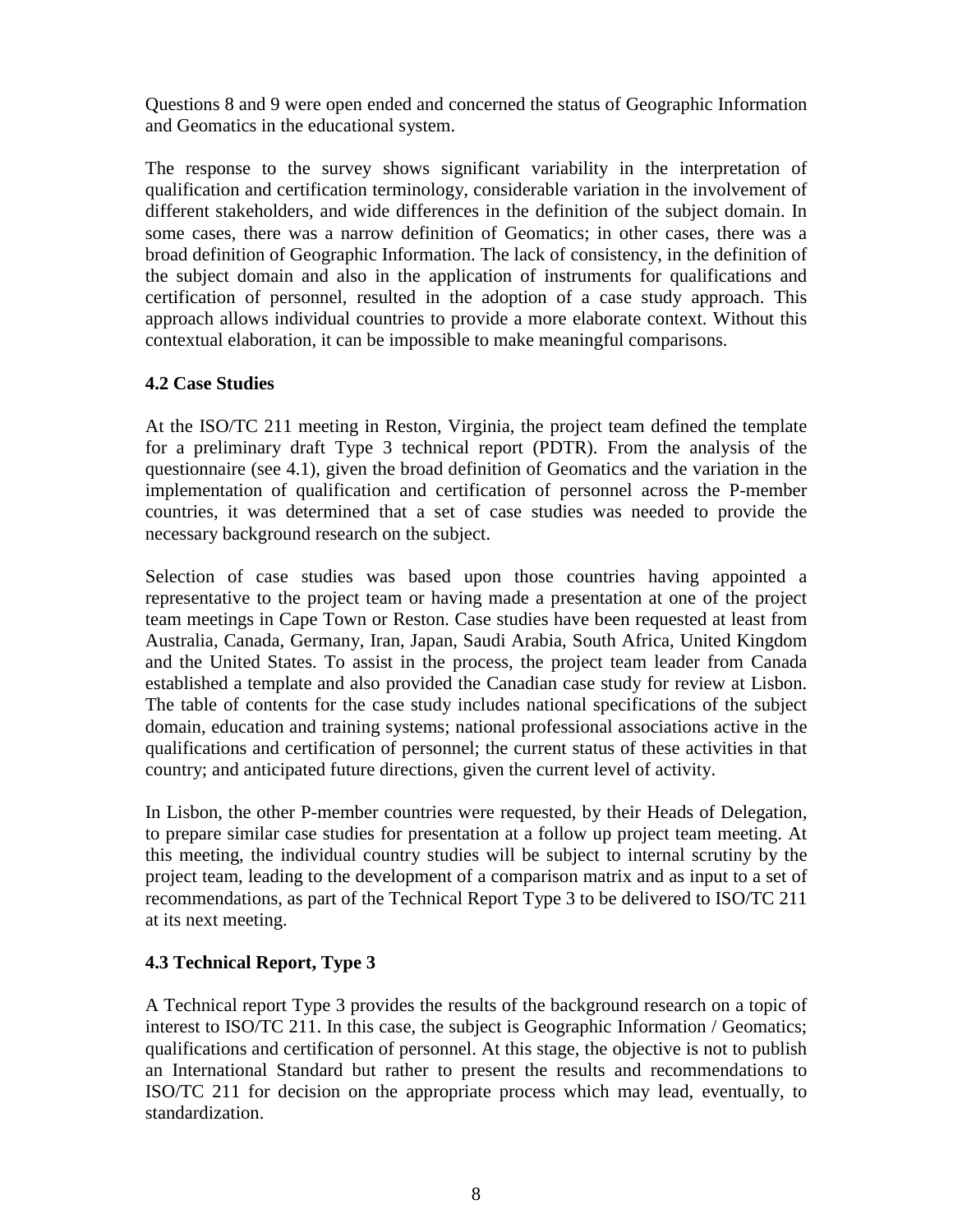The template for this Technical Report Type 3 includes the background to the Project 19122; the common ISO/TC 211 definitions; individual P-member case studies including their national definitions; a synthesis of the different instruments in place for qualifications and certification of personnel in each country; and a set of recommendations. These recommendations will address the scope of the report, the role of ISO/TC 211, P-member countries, International Professional Associations in the qualification and certification process, and any requirements on further work.

The development of national case studies, their synthesis and recommendations within the framework of ISO/TC 211 Technical Report Type 3 represents work in progress. International Professional Associations, whether Class A-liaison members or other interested professional groups will have the opportunity to provide feedback on the preliminary draft Technical Report (PDTR) Type 3 as part of the normal, inclusive ISO/TC 211 procedures.

# **5. CURRENT STATUS**

During the meeting in Lisbon, to make valid comparisons between different initiatives in the P-member countries, it was imperative to obtain active participation for the case studies. The task of assembling an accurate picture is made particularly difficult because of the broad definition of the subject domain, the rapid changes in information technology and the differences between this activity and other ISO/TC 211 activities. For each case study, the project team member must contact a number of stakeholders in their country: private industry, government agencies, professional associations and several academic communities. This challenge is inherent in the scope and purpose of the work item. It is exacerbated by the challenge to ISO/TC 211 management which had to expand its activity from data standards to embrace the human dimension.

#### **6. CONCLUSIONS**

The establishment of standards for the qualifications and certification of personnel in Geographic Information / Geomatics is a complex task. There are a wide range of academic disciplines and professional associations with an interest in the supply of qualified personnel, with the proper conceptual and practical skills sets. The traditional culture of ISO/TC 211 has focused upon data standards; adding the human dimension, has required the inclusion of a new set of experts and expertise.

The project team has followed a basic research model. After an initial survey of the topic by questionnaire, it expanded its work to develop a number of national case studies. These case studies will be essential background work, leading to a set of recommendations to ISO/TC 211 on the respective role of ISO/TC 211, its P-member countries, its class A-liaison members and other international professional associations. These recommendations will be delivered in the form of a preliminary draft Technical Report (PDTR) Type 3.

# **ACKNOWLEDGEMENTS**

The author wishes to thank his colleagues from PT19122: Dr. Robert Maher, Centre of Geographic Sciences, Nova Scotia, Canada and Anthony Pharaoh, International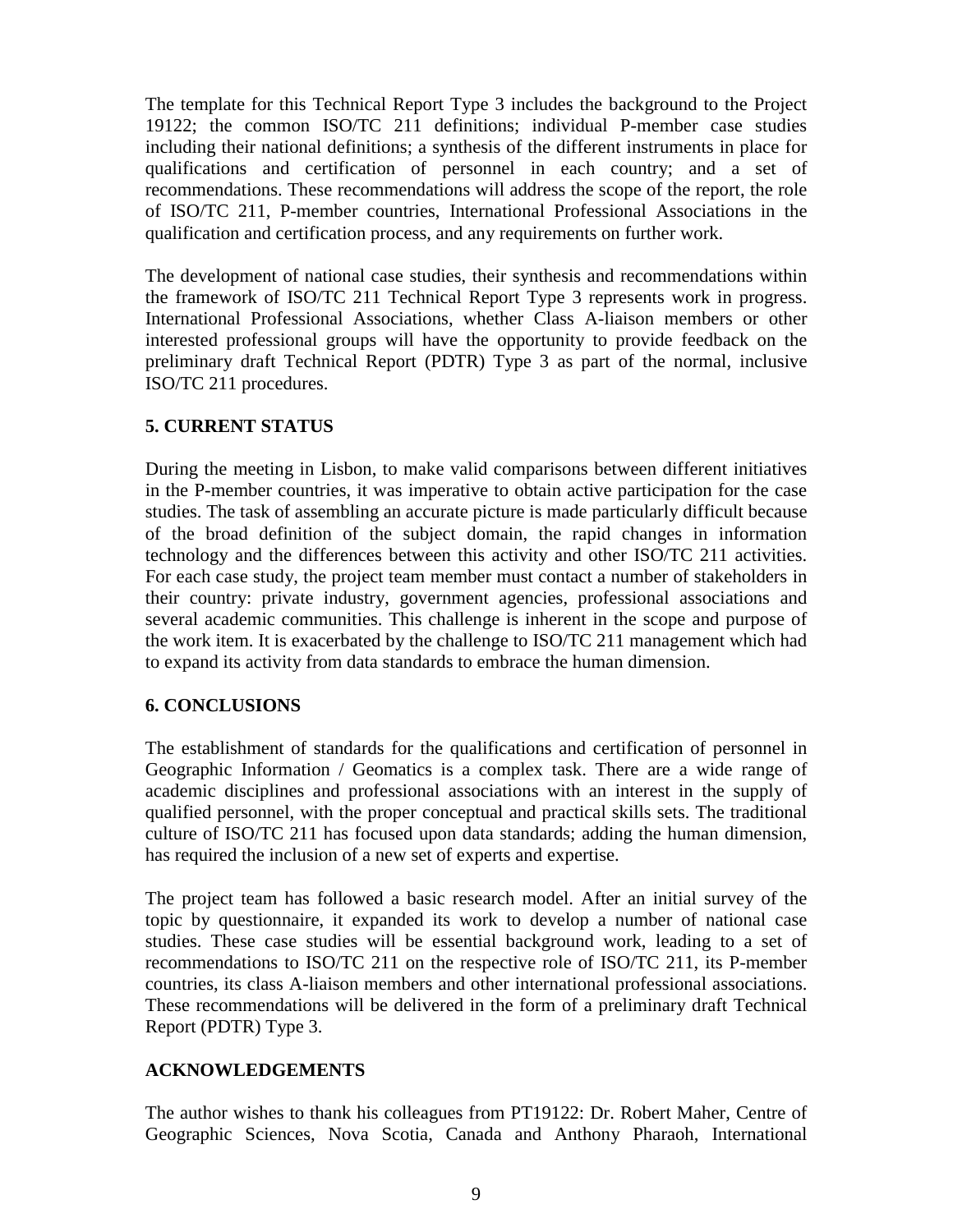Hydrographic Organization, Monaco for their assistance in the compilation of the background information for this paper.

#### **REFERENCES**

- DDGI Figura, J. ,2000. Zertifizierte Geodaten, INTERGEO 2000, Berlin, Proceedings, www.gzgi.de
- DIN CERTCO, 1999: Personalzertifizierung nach DIN EN 12837, Berlin, zentrale@din.certco.de
- Enemark, S. and Plimmer, F., 2000. Mutual recognition and professional qualifications in the surveying profession, FIG – Working Week 2000, Prague, Proceedings.
- Greenway, I. 2000. Surveyors and Standardization, FIG Working Week 2000, Prague, Proceedings.
- Hawerk, W. and Knoop, H. 1999. Report of the results of the FIG-Questionnaire on Standards, FIG-Standards Task Force, FIG – Working Week 1999, Sun City, Proceedings.
- Knoop, H., 1998. Standardization, Co-ordination and Quality Management of Geographic Information, proceedings of the XXI FIG International Conference Brighton.
- Knoop, H., 1999. International Standardization and the Progress of the FIG Task Force on Standards, FIG-Com.3-Meeting, Budapest, Proceedings.

ISO/TC 211-N573. New Work Item Proposal, 1998-01-04.

- ISO/TC 211-N639. Result of Voting on New Work Item Proposal, 1999-01-04
- ISO/TC 211–N902. Questionnaire regarding Project 19122, Geographic Information / Geomatics: Qualifications and Certification of Personnel, 2000-04-10.

#### **CONTACT**:

Prof. Dr.-Ing. Hans Knoop Head of Division "Surveying, Geoinformation" of German Institute for Standardization (DIN), Berlin, Technical University of Braunschweig Im Toege 2 D-30169 Hannover GERMANY Tel. + 49 511 57 19 73 Fax. +49 511 1 61 21 30 Email: hans.knoop@t-online.de

#### **BIOGRAPHICAL NOTE**

**Hans Knoop** studied Geodesy at Hannover University and finished the respective administrative preparatory exams in Germany. He was a member of the Cadastral- and Surveying Administration of the State of Lower Saxony in different directing positions in State Survey Office, Cadastral Office of Hannover and the Ministry of Interior (1964- 2000). His main activities have been concentrated in developing new technologies (e.g. Dissertation 'Electronic Tacheometry; Dr.-Ing. 1970) especially in LIS and GIS including legal and administrative aspects. Professor at Technical University of Braunschweig (since 1976).